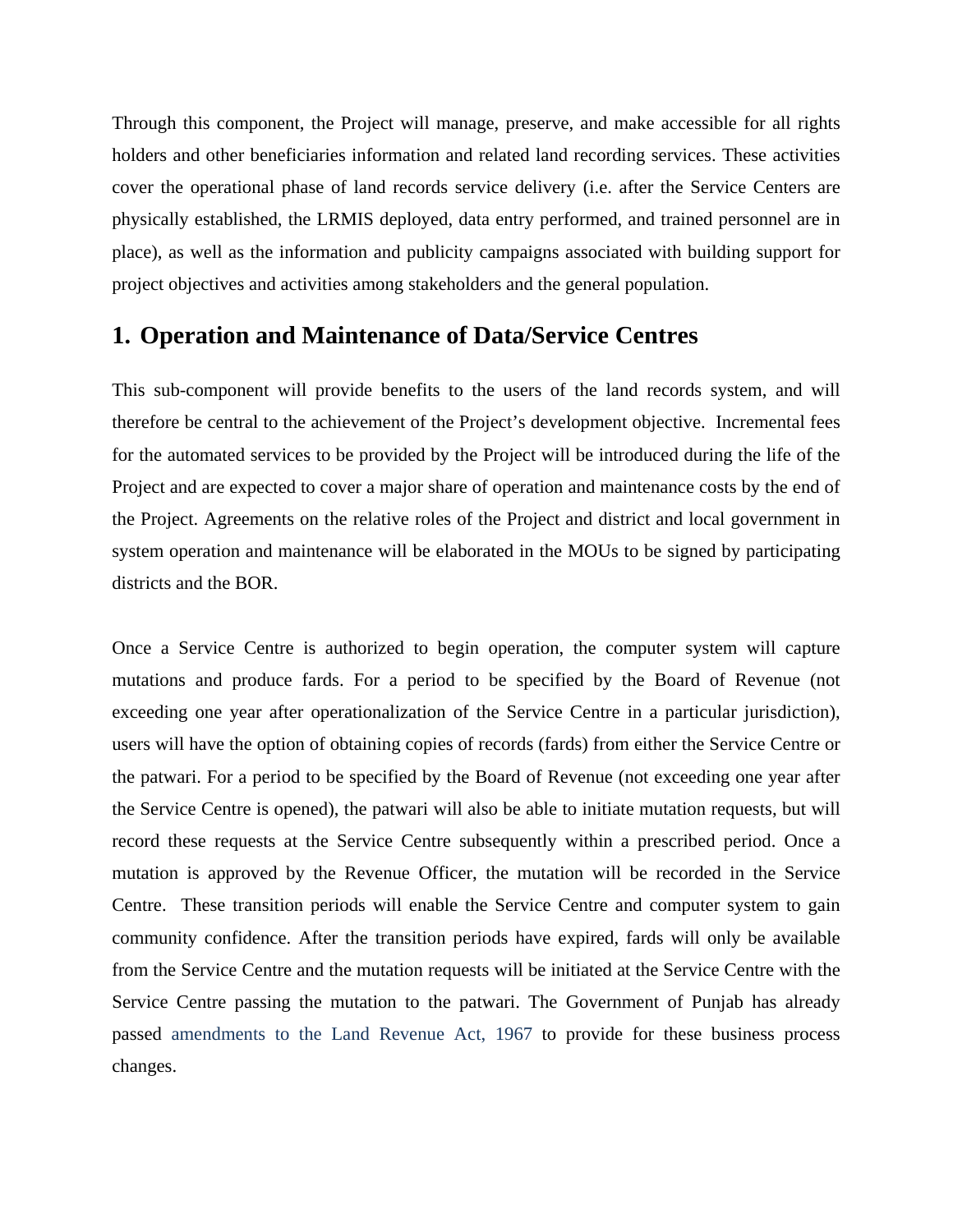## **2. Quality Assurance and Monitoring of Service Delivery**

The quality assurance and monitoring of service delivery function will be outsourced to a private partner, who will set up Service Desks. These Service Desks will serve as the first point of liaison for all stakeholders including the beneficiaries, the service providers, the vendors and government functionaries. Virtual service desks will start operation even before the establishment of the Service Centres. At this stage these will provide the linkage between the data entry contractors and the software vendor. Any bugs, errors and issues identified by the data entry contractors will be processed in a coordinated manner to the software vendor for fixing and improvement. Later when Service Centres will have been established, all software, hardware and network issues will be reported to these desks by the users in the Service Centres and will be processed to the concerned vendors by these desks. The response of the vendors will also be monitored through these desks. The Service Desks will also monitor the performance of service providers electronically through LRMIS. This monitoring will include monitoring of adherence to service standards (e.g. time taken in issuing a fard, recording a mutation request or approving a mutation), monitoring the availability, punctuality, efficiency and performance of staff, monitoring the availability of operational requirements (e.g. stationary, electricity, fuel etc.). Reports based on the monitoring activities will be provided to the concerned stakeholders particularly the district administration and Board of Revenue.

The QA consultants will be linked with the Provincial Data Centre, as this would permit them to see on-line the latest replicas of databases from various centres and actually track the performance of every district/Tehsil/sub-Tehsil centre through the data that are flowing into the Data Centre. Also in case of any emergency or need to run a recovery, they would be close to coordinate the efforts and communicate the action plan back to the problem site.

## **3. Stakeholder Consultation, Public Awareness and Information**

Information Dissemination and participatory processes are central to project design. According to the Social Assessment, key concerns of potential users are related to lack of information and accessibility, poor complaint handling, and high unofficial transaction costs. The Social Assessment also identified the range of key stakeholders, some of which have negative perspectives on the Project or interests that would be threatened by implementation.